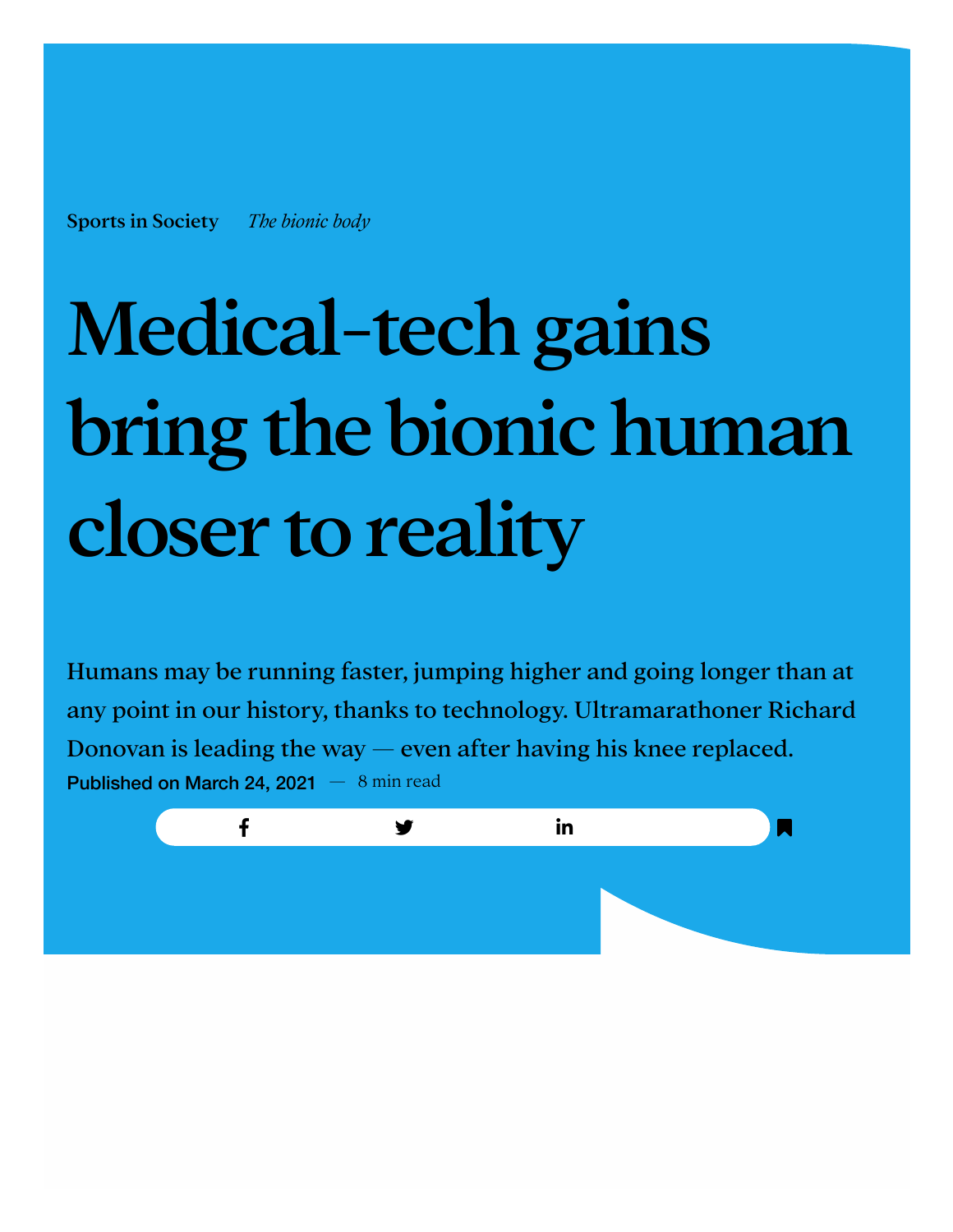

Richard Donovan running in Patriot Hills, Antarctica, in January 2006 as part of the Antarctic 100K ultra race, the event he helped establish in the early 2000s. He has won the 100K ultramarathon three times, most recently in 2009. (Photo by Mike King)



Written By Jason [Langendorf](https://ipondr.com/author/jason-langendorf)

Did You Know?

*Tap to expand*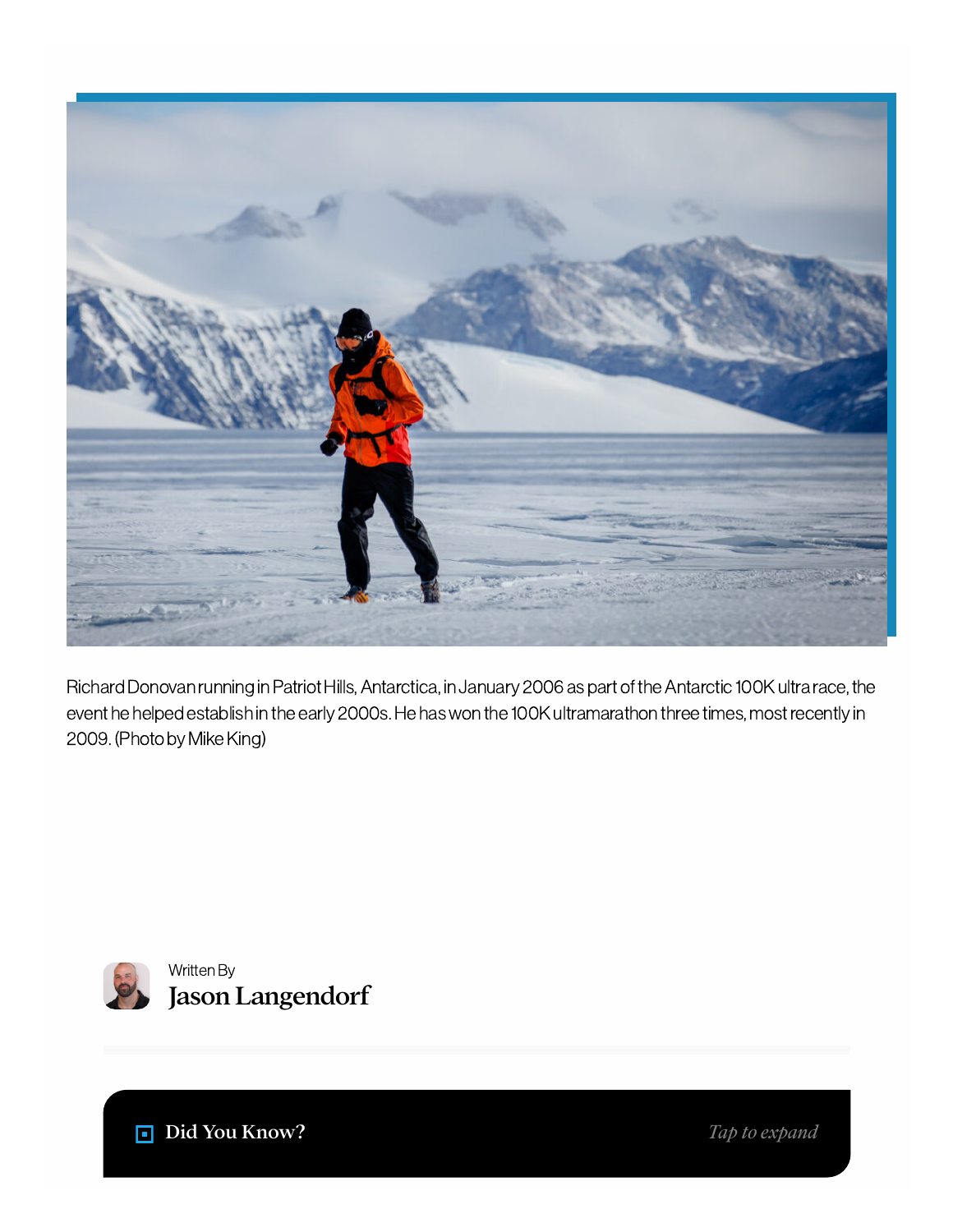Standing at the top of the world, a frozen ocean at his feet and a perpetual sun hanging overhead, Richard Donovan gets ready to run.

He's arrived at this specific point  $-$  geodetic latitude 90 degrees north, to be precise  $-$  by an Mi-8 Russian military chopper, compliments of a pair of hardened former Eastern Bloc pilots. Donovan, an adventurer, ultramarathoner and extreme event organizer from Galway, Ireland, has come to the North Pole to scout a race site for safety and logistics.

There are polar bears, potentially lethal cracks in the ice, and the obvious frostbite concerns in a climate where temperatures can plunge to minus 40 degrees Fahrenheit. But before he's able to take his first stride into the blinding white terrain, Donovan is stopped by one of the Russians.

"Cannot start without gun," the pilot said.

Not sure what to do with this information, Donovan pauses as the pilot rummages through the chopper and returns with a firearm  $-$  a flare gun to see the runner off.

```
"This is insane," Donovan thinks. "I love it."
```
For Donovan, swashbuckling in exotic locales and under extreme conditions have become his passion and livelihood. He is one of many athletes around the world, amateur and professional, who make it their business or pleasure to field test the boundaries of human athletic performance.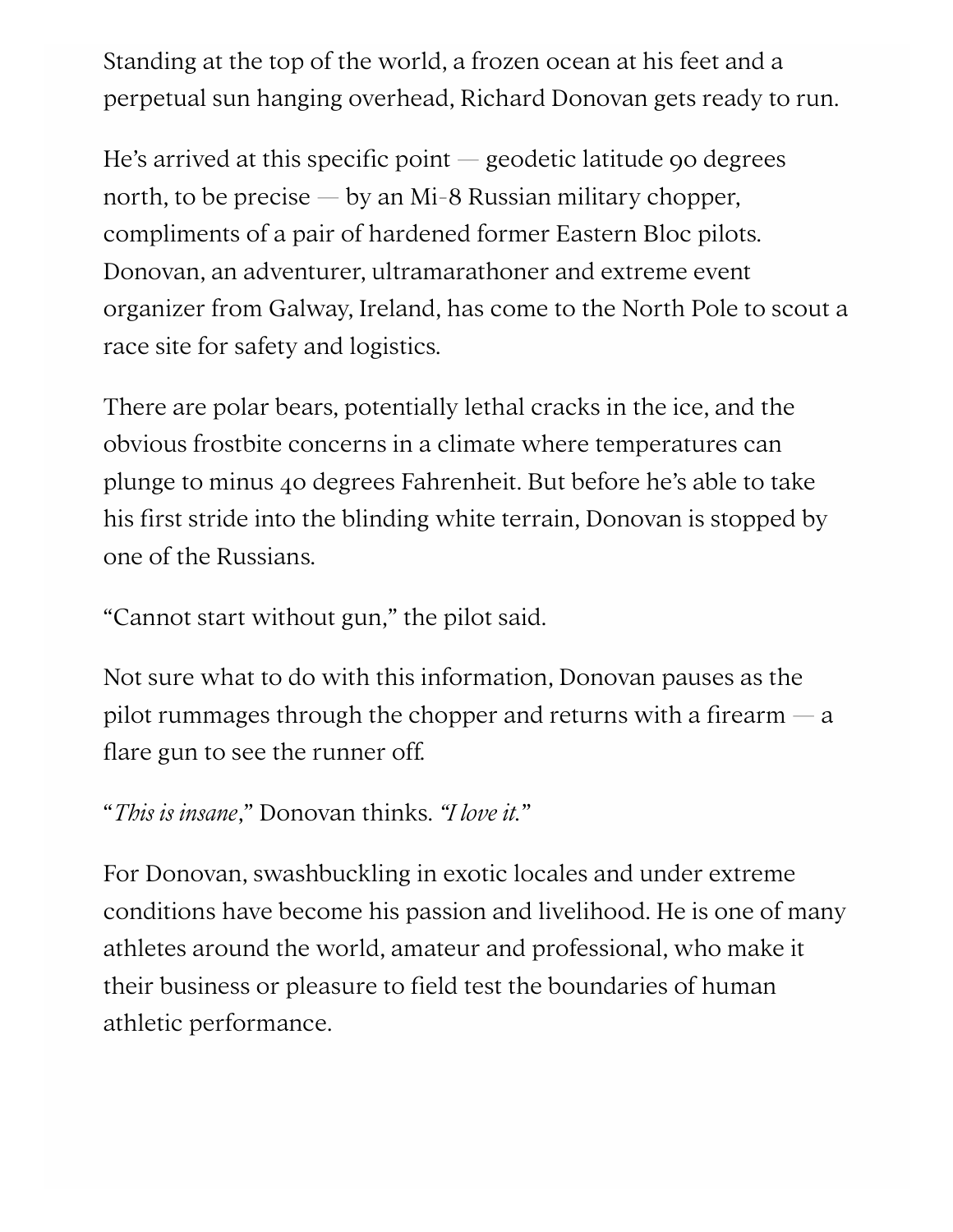

Richard Donovan has helped organize ultramarathons all around the world. He is shown here in the Atacama Desert in 2018, located in Northern Chile, where the annual Volcano Marathon is run. (Photo by Mark Conlon)

But that would not be possible for Donovan, 54, if not for a procedure he underwent in 2019. A partial knee replacement essentially rolled back his odometer on one of the most important load-bearing joints required in the act of running. It's a testament to the stunning advancements made in medicine in just the past few decades alone.

Humans may be running faster, jumping higher and going longer than at any other point in the history of our species, in part because of our collective drive to see those things done just a *little* better than before. And as the fitness craze has joined sports to become big business, a legion of trainers, physicians, researchers, lab rats and entrepreneurs have thrown themselves into the challenge of helping athletes explore those limits and explode expectations.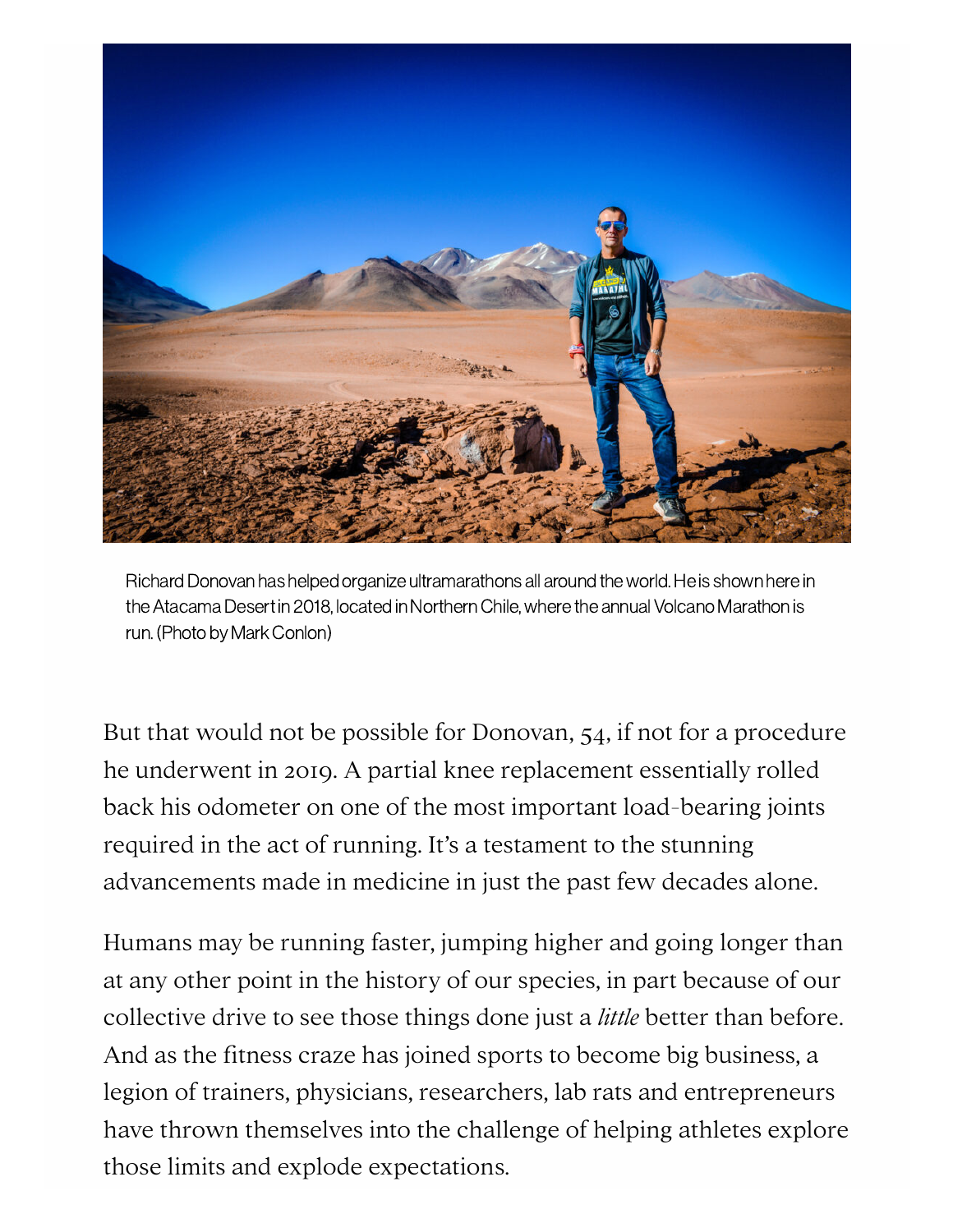From the NFL's Gale Sayers to the NBA's Bill Walton to Major League Baseball's Mark Prior, athletes over the years have seen their careers cut short or severely diminished by injuries. Today, those same injuries might have been treatable with a higher probability of success, thanks to advancements and new technology in health and wellness.

It started with athletic leaps made possible by individuals such as Tommy John, who became the first pitcher to return to MLB after having the ulnar collateral ligament replaced in his pitching elbow, and Frank Jobe, the doctor who performed the surgery in 1974. It continued with the work and legacy of Dr. James Andrews, the surgeon renowned for repairing the anterior cruciate ligament in countless professional athletes. Today, for every superstar lost to the sports-injury fates — think Bo Jackson of NFL and MLB fame — there are many more rescued by modern technology.

For Donovan, it was a left knee that gave out on a routine training run just after he turned 50. After visiting a local physician who told him his condition was bone on bone — a severe case of osteoarthritis and deterioration of the cartilage in the knee joint  $-$  and that his days as a competitive runner were over. He sought a second opinion. That's when he found an orthopedic surgeon, Dr. Kevin Stone, who understood that his patient wasn't ready to hang up his running shoes.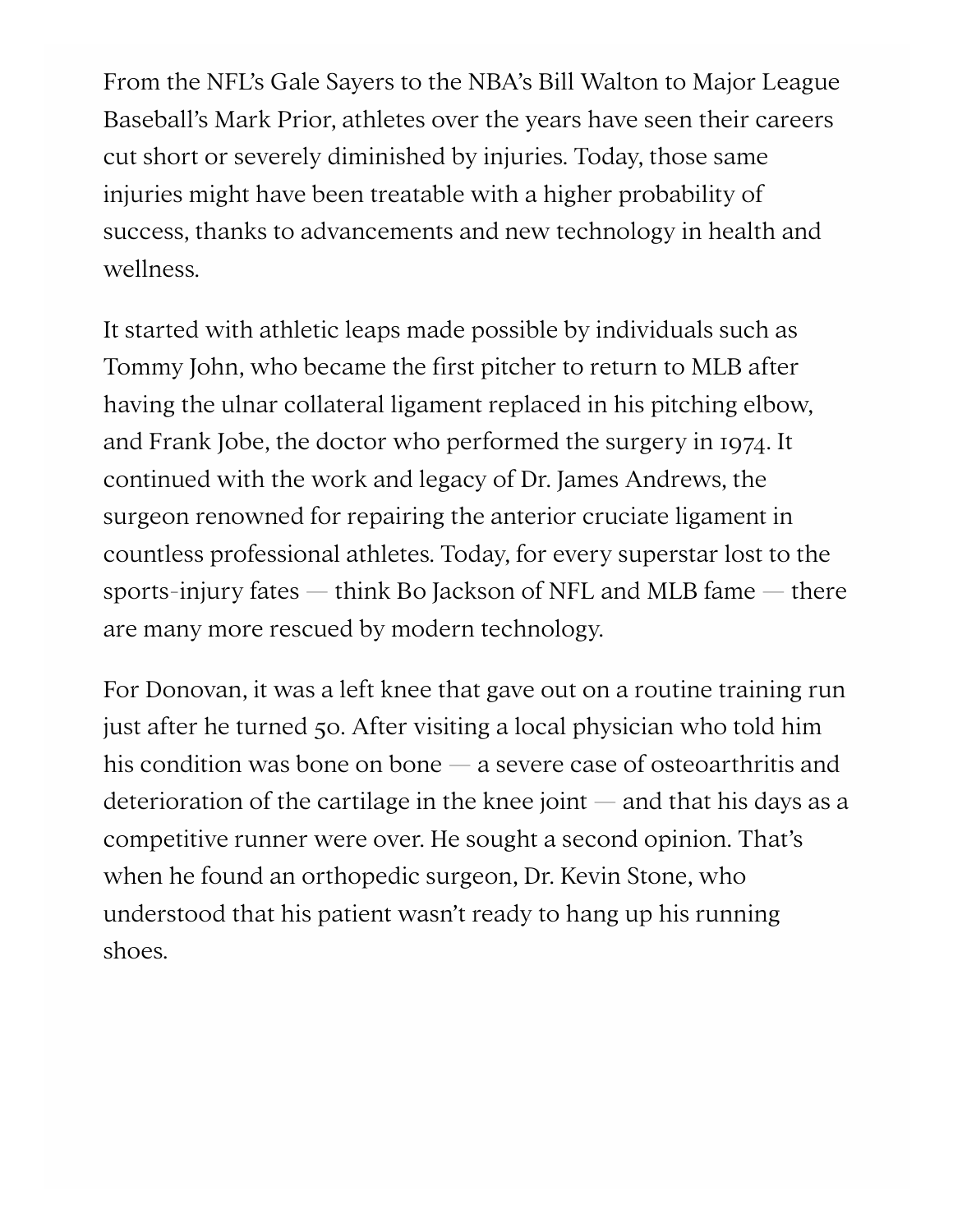

The X-ray showing Richard Donovan's left knee partial replacement in June 2019. The technology used to rebuild the knee included cobalt chrome implants on the ends of the femur, titaniumplates covering the top of the tibia, and highmolecular-weight polyethylene buttons that act as a new meniscus. (Photo courtesy of The Stone Clinic)

"His attitude was more along the lines of, 'Yeah, I can get you back doing that,'" Donovan said.

At his San Francisco clinic, [Stone specializes](https://www.stoneclinic.com/dr-kevin-r-stone) in several procedures that he pioneered, including regrowing and replacing meniscus cartilage and articular cartilage, which act as a joint's shock absorber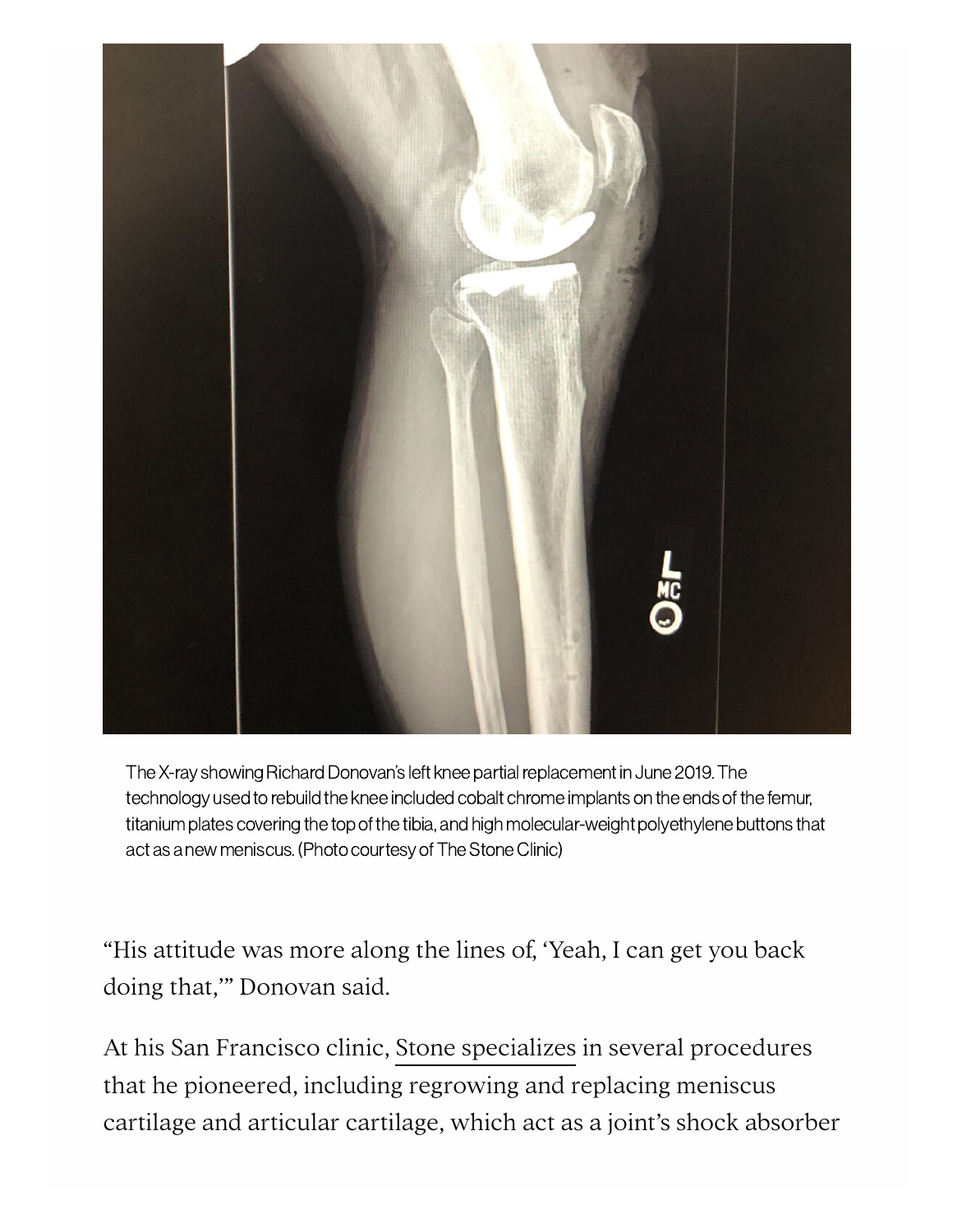and can wear down over time — especially in the bodies of active athletes.

"The advantage to having a biologic joint (replacement) is that it potentially could last forever, or if you're injured, it's easy to replace," said Stone. "And it feels more normal than medical metal or plastic joints."

Donovan's knee was too far gone for such a procedure, but the partial knee replacement he received at the Stone Clinic was a space-age revelation in its own right. Instead of receiving a full knee replacement, the standard procedure for this type of injury, he was outfitted with a more natural-feeling artificial joint  $-$  one that maintained the existing geometry of the knee and left the ligaments intact.

The technology included cobalt chrome implants on the ends of the femur, titanium plates covering the top of the tibia, and high molecular-weight polyethylene buttons that act as a new meniscus. The use of a CT scan helped build a 3D computerized model of the knee and optimized component placement, a method far superior to the old hand-held approach. A robotic arm employed in the replacement surgery ensured accuracy and minimal invasiveness.

The results were astonishing. Donovan was walking days after the surgery and within weeks began training for a run across Antarctica. Now scheduled to return to San Francisco in April for a right knee replacement, he credits the advanced technology and forwardthinking at Stone's clinic for rebuilding him.

"Like the bionic man," Donovan said.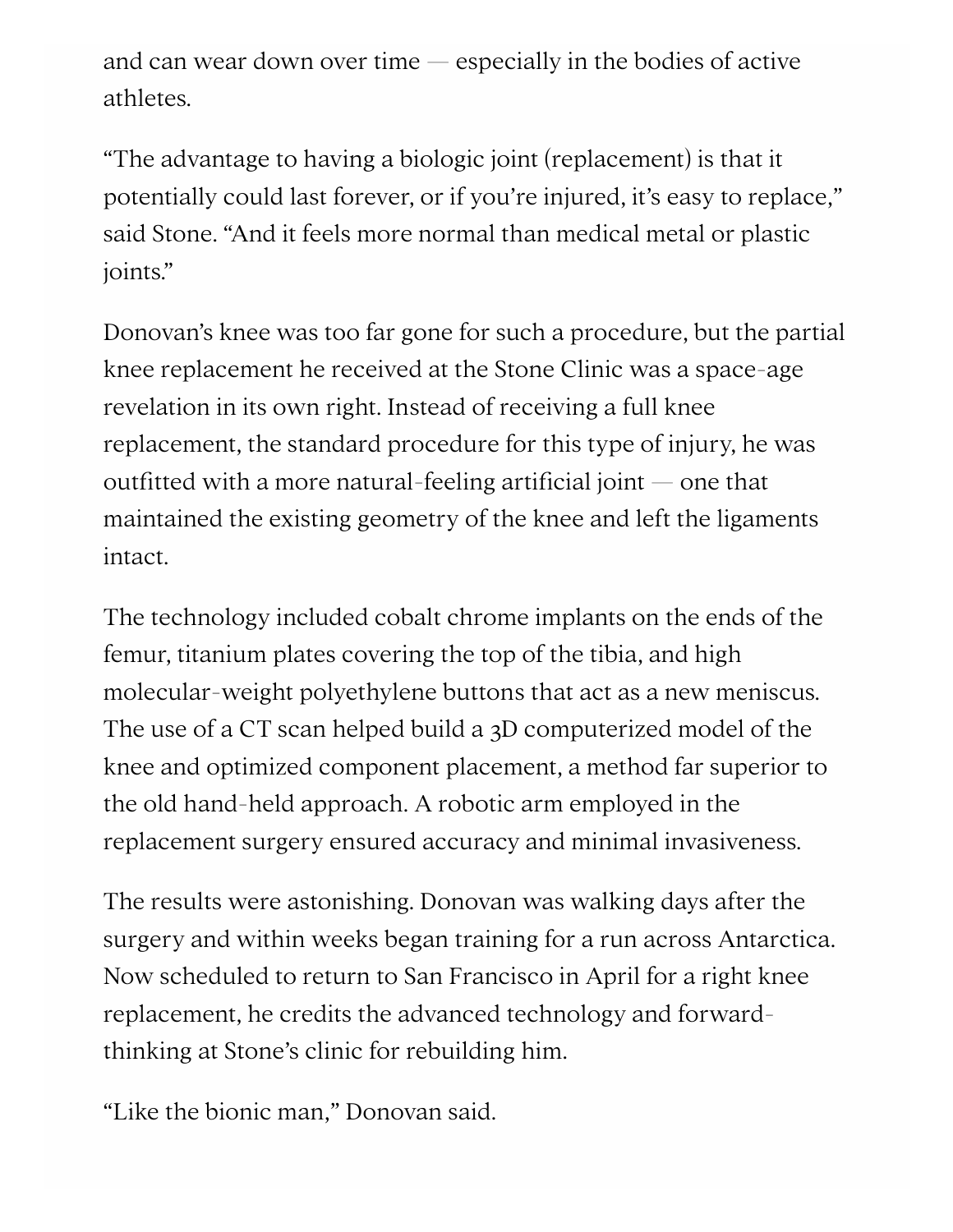Perfecting these new technologies and procedures, even after they've been cleared by regulators, is a series of trials and errors. In Baltimore, Dr. Patrick Maloney is an orthopedic surgeon and director of resident education at Mercy Medical Center's Institute for Foot and Ankle Reconstruction.



Dr. Patrick Maloney is an orthopedic surgeon and director ofresident education at Mercy Medical Center's Institute for Foot and Ankle Reconstruction. (Photo courtesy of Mercy Medical Center)

In 2016, Maloney's group [helped develop a procedure](https://www.cfaortho.com/media/news/2016/10/dr-patrick-maloney-performs-first-toe-implant-in) using a synthetic cartilage implant — roughly the same dimensions and composed of the same materials as a contact lens  $-$  to reduce pain and maintain mobility in the joint of an arthritic toe. Following a successful pilot program, Maloney said the results of the procedure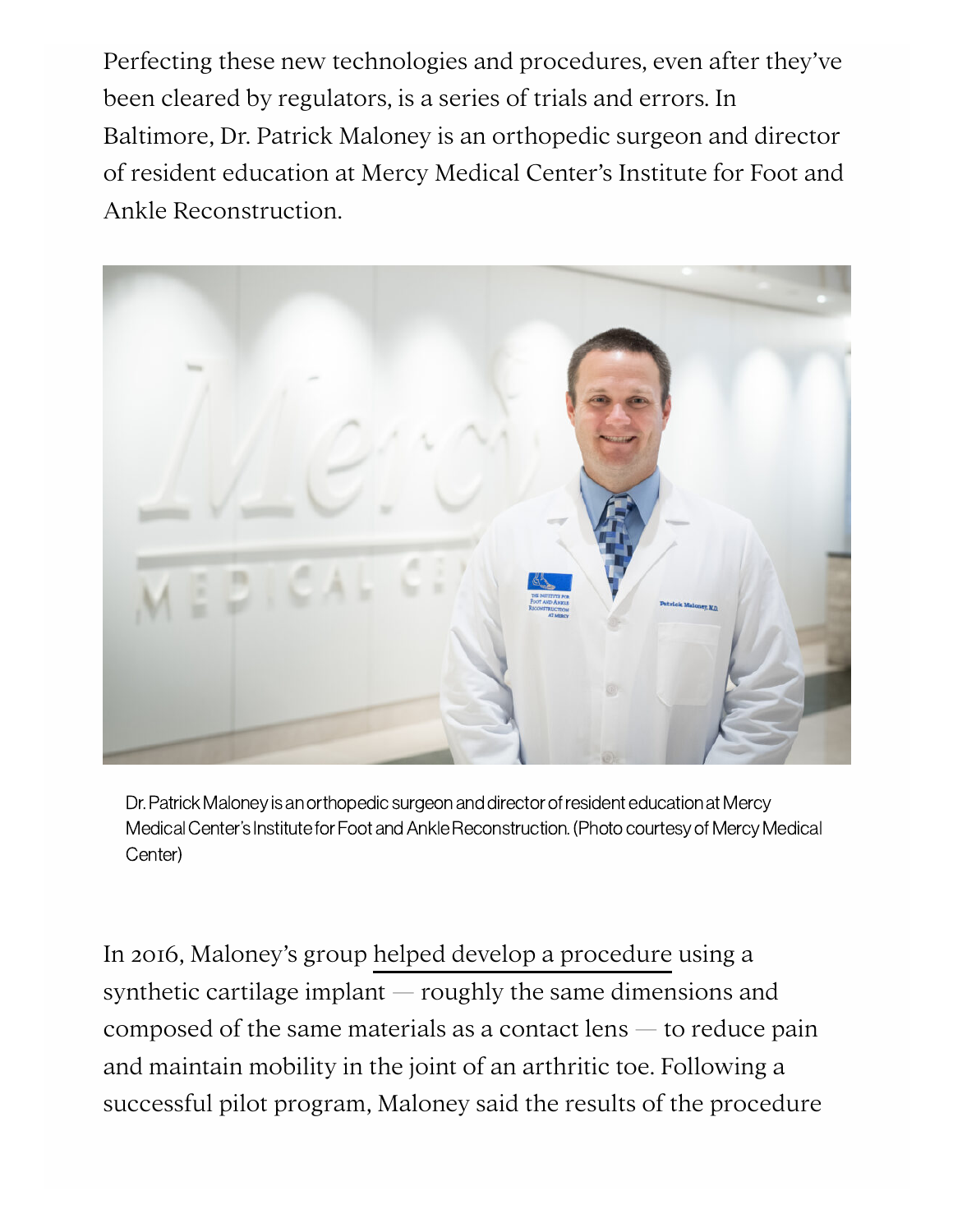haven't been replicated, with the implant degrading within a year or two of surgery.

"One light at the end of the tunnel is, there's potential in other areas of the body," said Maloney, who cites encouraging work being done with implants in the hand, which could have untold positive implications for athletes ranging from tennis players to fisherman. "And potentially it lasts longer in the hand because there's not quite as much force or workload across it."

Maloney, a big NBA fan, points to the improvement in outcomes of Achilles tendon surgery in basketball players. For many years, an Achilles tear was a death sentence for a player's career. Until recently, only Hall of Famer Dominique Wilkins came back from the injury to recover a form that resembled his pre-injured athletic ability.

Over time, physicians discovered best practices for the procedure and rehabilitation. Now more than 30 past and current NBA stars such as Kobe Bryant and, most recently, Kevin Durant, were able to return to top form after an Achilles injury.

Even a layperson can imagine how one advance may inspire the next. Just as [platelet-rich plasma therapy](https://www.hss.edu/condition-list_prp-injections.asp) — a procedure in which a patient's blood is removed, concentrated and reinjected to promote healing — became a hot treatment among professional athletes several years ago, Stone has researchers examining stem cell treatments for optimization and self-repair. Maloney is excited about the implications of 3D printing in joint replacement, citing less manufacturing waste and a more consistent product.

So what else will the next generation of performance tech bring to the athletic arena? Think recovery.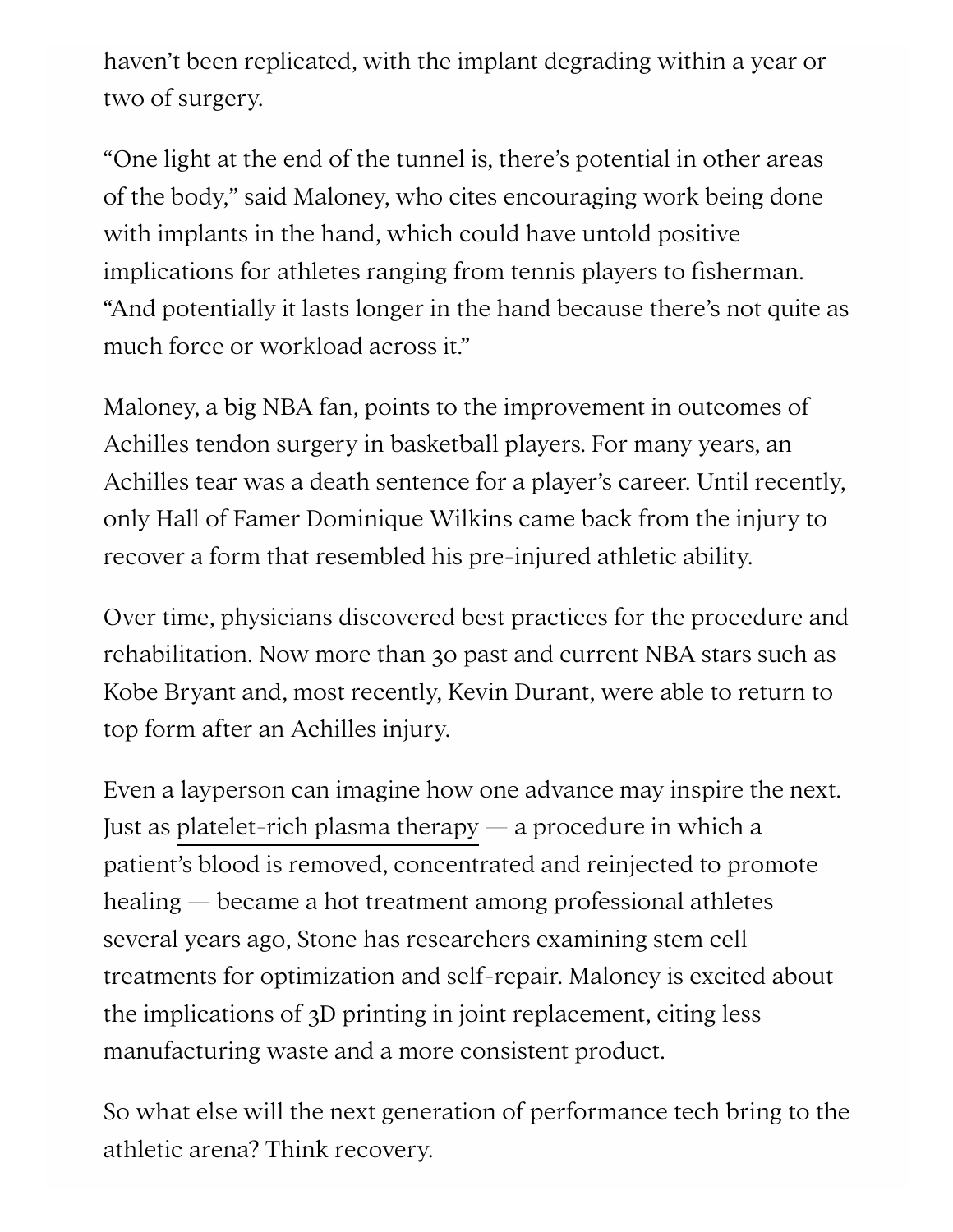Athletes driven to maximize their training are learning to make the most of their rest. That means sleep-enhancement tech, cellmanipulating [pulsed electromagnetic field therapies](https://pulseinnovativetherapy.com/pemf) (PEMF) and biomarker wearables that track metrics ranging from an athlete's bone density to lipid levels.



Richard Donovan, shown here running near Hoopeston, Illinois, ran 3,200 miles from San Francisco to New York in August 2015. The ultramarathoner had a partial left knee replacement in 2019 and is scheduled to have a partial right knee replacement in June 2021. He is currently training to run across the U.S. and Antarctica again. (Photo by Paul Grealish)

It's a bold new world — one in which everyone from 43-year-old NFL quarterback Tom Brady to Maloney's 77-year-old softball-player patient is willing to settle for nothing less than peak performance.

"I think there will always be improvement in athletic performance," said Donovan, the man who became the first [North Pole marathoner](https://www.npmarathon.com/)